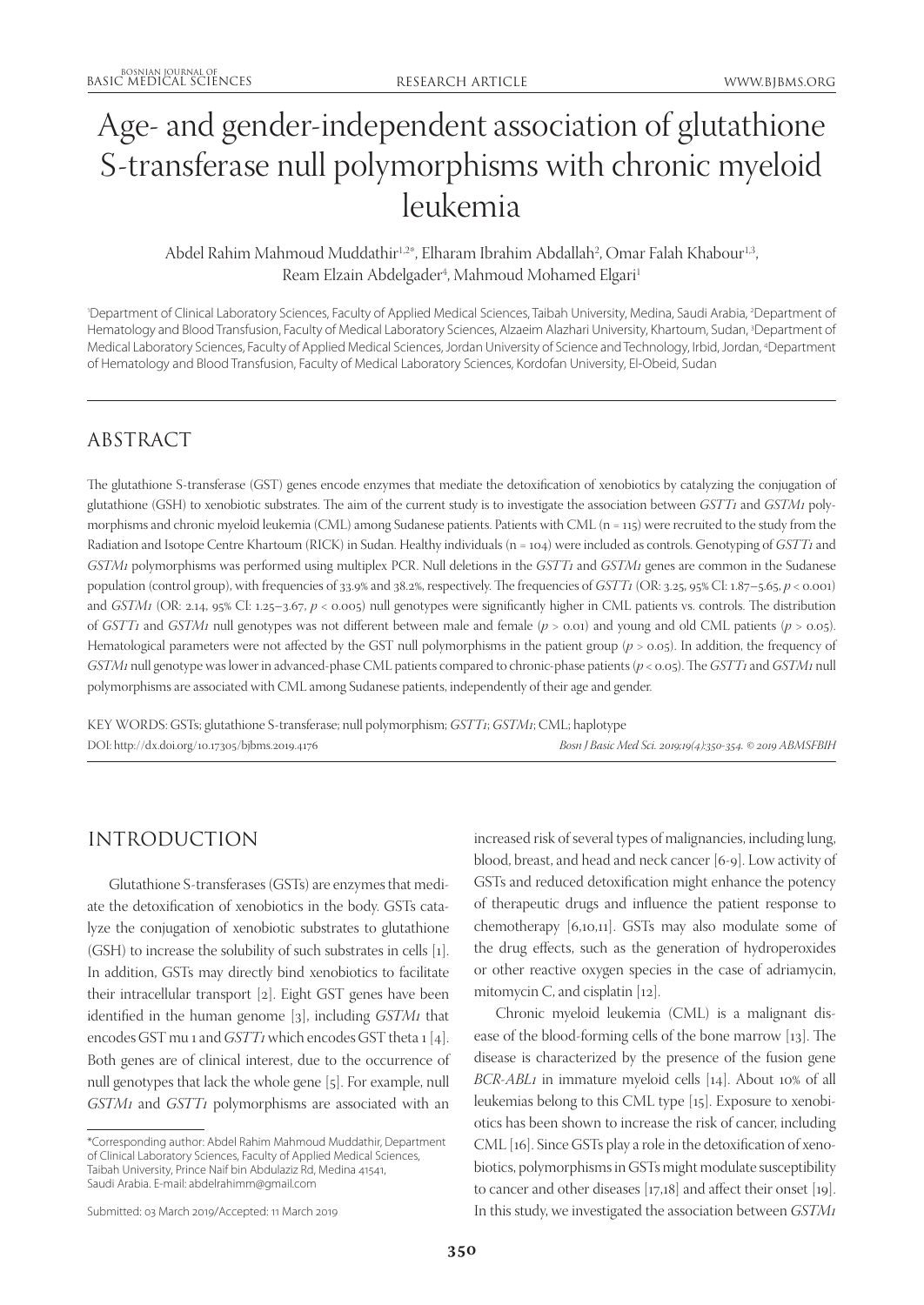and *GSTT1* null polymorphisms and CML among Sudanese patients. In addition, we compared the frequencies of these polymorphisms in the Sudanese population with those reported in other populations.

## MATERIALS AND METHODS

#### Study design and patients

This case-control study was conducted on 115 patients with CML (50 females and 65 males, age range: 18–81 years) who attended the Radiation and Isotope Centre Khartoum (RICK) in Sudan for prognosis. Healthy individuals (n = 104, 49 females and 55 males, age range: 18–84 years) were included as a control group. The participants were recruited from May 2015 to June 2017.

A hematopathologist made the diagnosis of CML based on complete blood count (CBC), presence of a full spectrum of myeloid cells in peripheral blood film, reduced leukocyte alkaline phosphatase (LAP), and detection of t(9;22)(q34;q11) by routine cytogenetic analysis [20]. CML patients were classified into three groups (CML phases) according to the World Health Organization (WHO) criteria, including chronic (n = 93), accelerated  $(n = 20)$ , and blast crisis phase  $(n = 2)$ . The study was approved by the Institutional Review Boards of Alzaeim Alazhari University and Ministry of Health which utilizes the ethical principles of the Declaration of Helsinki to evaluate research proposals (approval ID: EC-AAU 25/2014). All participants signed written informed consent before inclusion in the study.

#### Collection of blood samples

A total of 2.5 ml venous blood samples were collected from each participant in vacutainer tubes containing the anticoagulant ethylenediaminetetraacetic acid (EDTA). Blood samples were stored at -20°C until used.

#### DNA extraction

DNA was extracted from EDTA-blood samples by a modified Chelex (100) protocol as described previously [21]. Briefly, a total of 500 µl of whole blood was added to an Eppendorf tube containing 1000 µl of red cell lysis buffer. The tube was mixed well and centrifuged at  $12000 \times g$  for two minutes. Then, the supernatant was discarded and the pellet was washed four times with 1000 µl of red cell lysis buffer. Next, the cleared pellet was washed with 1000 µl of phosphate-buffered saline, centrifuged at  $12000 \times g$  for two minutes, and the supernatant was removed. The pellet was then mixed with 200 µl of Chelex by vortexing and heated at 100°C for 20 minutes with vortexing every five minutes. After that, the samples were centrifuged at 14000 × g for two minutes and the supernatant was transferred into a clean Eppendorf tube. DNA samples were checked for

purity using a spectrophotometer (Amersham Biosciences, Biochrom Ltd., Cambridge, UK) and stored at -20°C until used.

### Genotyping of GSTT1 and GSTM1 polymorphisms

Multiplex polymerase chain reaction (multiplex PCR) was used for genotyping *GSTT1* and *GSTM1* null polymorphisms. The following primers were used: *GSTT1*, forward 5′-TTCCTTACTGGTCCTCACATCTC-3′ and reverse 5′-TCACCGGATCATGGCCAGCA-3′; *GSTM1*, forward 5′-GAACTCCCTGAAAAGCTAAAGC-3′ and reverse 5′-GTTGGGCTCAAATATACGGTGG-3′ [22,23]. PCR was carried out in a 25-μl reaction volume containing 100 ng of template DNA, 100 pmol of each primer, and ready-to-use master mix (12.5 μl Maxime PCR PreMix series, Intron Biotechnology, Korea). Amplification was performed in a BIO-RAD thermocycler (Mexico) using the following thermal cycle conditions: 94°C for five minutes, followed by 35 cycles of 94°C for 50 seconds, 61°C for 60 seconds, and 72°C for 60 seconds. The reaction was terminated by an extension time of seven minutes at 72°C. In a separate PCR reaction, a 436-bp long fragment of the *GSTP1* gene was amplified as a positive control. PCR products were stained with EtBr and visualized on a 2.5% agarose gel. The absence of the 480-bp PCR product for *GSTT1* and 219-bp PCR product for *GSTM1* indicated the presence of homozygous null genotypes in those samples (Figure 1). The absence of the *GSTP1* 436-bp PCR product on a gel indicated a failure of PCR reaction. We should mention here that this genotyping method does not discriminate between the homozygotes (+/+) for the wild type GST alleles and heterozygotes  $(+/-)$ .

#### Statistical analysis

IBM SPSS Statistics for Windows, Version 21.0. (IBM Corp., Armonk, NY) was used to analyze the data. The



FIGURE 1. Genotyping of GSTM1 and GSTT1 null polymorphisms. PCR amplification of GSTM1 and GSTT1 gene fragments and their visualization using 2% agarose gel electrophoresis. PCR products of 219 bp and 480 bp indicate the presence of GSTM1(+) and GSTT1(+) genotypes, respectively. Lane 8: DNA ladder of 100–1500 bp fragments. Lanes 1 and 5: GSTM1+/GSTT1+. Lane 2: GSTM1 null/GSTT1 null. Lanes 3 and 4: GSTM1 null/GSTT1+. Lane 6 and 7: GSTM1+/GSTT1 null. GST: Glutathione S-transferase; GSTT1: GST theta 1; GSTM1: GST mu 1; PCR: Polymerase chain reaction.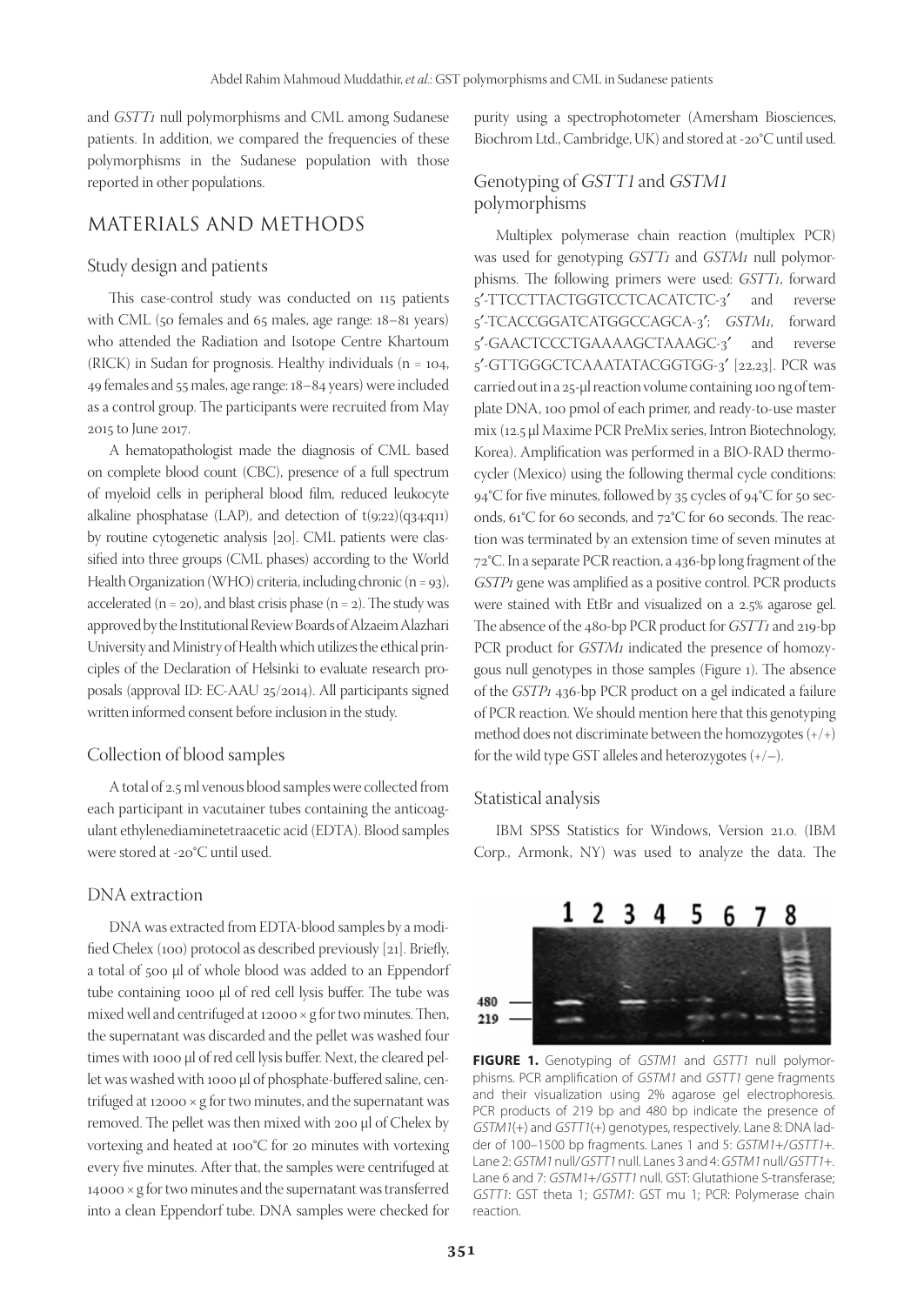frequencies of *GSTT1* and *GSTM1* genotypes were compared between patients and controls by Chi-square test. A *p* value of less than 0.05 was used as a threshold for significance.

#### RESULTS

Table 1 shows demographic characteristics of participants. The CML and control groups were not statistically different with respect to age, gender, and ethnicity  $(p > 0.05)$ . The frequencies of *GSTT1* and *GSTM1* null genotypes in CML group were 66.1% and 62%, respectively, while in control group they were 33.9% and 38%, respectively (Table 2). The frequencies of *GSTT1* (OR: 3.25, 95% CI: 1.87–5.65, *p* < 0.001) and *GSTM1* (OR: 2.14, 95% CI: 1.25–3.67, *p* < 0.005) null genotypes were significantly higher in CML patients vs. controls. Similarly, when the combination of *GSTT1* and *GSTM1* null genotypes was considered, a significant difference was observed between CML patients and controls (OR: 2.57, 95% CI: 1.44– 4.56, *p* < 0.01; Table 2).

We further analyzed the frequencies of *GSTT1* and *GSTM1* null genotypes among CML patients in relation to their gender, age, and CML phases (Table 3). The distribution of *GSTT1* and *GSTM1* null genotypes was not different between male and female (*p* > 0.01) and young and old CML patients (*p* > 0.05). However, the frequency of *GSTM1* null genotype was lower in advanced-phase CML patients compared to chronic-phase patients  $(p < 0.05)$ .

Table 4 shows hematological parameters of CML patients. Hematological parameters, including hemoglobin (Hb), platelet count, and white blood cell (WBC) count were not affected by GST null polymorphisms in CML patients (*p* > 0.05).

| Characteristic                 | Controls                | CML patients            |
|--------------------------------|-------------------------|-------------------------|
| Age (mean $\pm$ SD)            | $37.6 + 13.8$           | $43.5 + 16.6$           |
| Gender (male: female)          | 1.3:1                   | 1.12:1                  |
| Ethnicity                      | Sudanese                | Sudanese                |
| City                           | AL Khartoum<br>district | AL Khartoum<br>district |
| Duration of<br>disease (years) |                         | $4.19 \pm 3.12$         |
|                                |                         |                         |

CML: Chronic myeloid leukemia

**TABLE 2.** Association of GST null polymorphisms with CML

## DISCUSSION

The current study showed a strong association between *GSTT1* and *GSTM1* null polymorphisms and CML in Sudanese patients.

Exposure to xenobiotics can lead to genetic alterations that increase the risk of cancer development [24,25]. GSTs are a group of enzymes which play an important role in the detoxification and elimination of xenobiotics from the body [19]. Therefore, genetic variations that affect the expression of GST genes are expected to modulate the risk of cancer, including CML [26]. Examples of such variations are *GSTT1* and *GSTM1* null polymorphisms that result in the complete deletion of these genes [27]. The results of our study showed a strong association between *GSTT1* and *GSTM1* null polymorphisms and the risk of CML among Sudanese patients. This finding is consistent with the majority of previous studies involving other populations (Table 5). For example, a strong association between *GSTT1* and *GSTM1* null polymorphisms and CML was reported in Egyptian [23], Syrian [28], German [29], and some other populations [30]. A positive association between *GSTT1* null polymorphism and CML was reported in Turkish [31], Indian [32], and Kashmiri [22] population. On the other hand, several other studies reported a lack of association between CML and *GSTT1* and *GSTM1* null polymorphisms [33], which may be due to the differences in ethnicity and/or sample size.

The present study showed that the association between CML and *GSTT1* and *GSTM1* null polymorphisms was not affected by the gender and age of patients, which is consistent with previous reports [34,35]. However, our results indicated a significantly lower frequency of the *GSTM1* null genotype in advanced-phase CML patients compared to chronic-phase patients. Still, this finding needs to be confirmed in studies with larger sample sizes, as the number of CML patients in advanced phase was very small in our study. We showed no significant differences in Hb, platelet count, and WBC count between CML patients with and without the GST null polymorphisms and this is consistent with previous studies involving Egyptian and Indian populations [34,35].

*GSTT1* and *GSTM1* null polymorphisms have been shown to increase the risk of different cancers such as oral [9], head

| <b>INDEE 2.</b> POSOCIATION OF USE HIGH DOITHIOLDING WILL CIVIL |                  |              |            |                         |       |
|-----------------------------------------------------------------|------------------|--------------|------------|-------------------------|-------|
| Gene                                                            | CML patients (%) | Controls (%) | Odds ratio | 95% confidence interval |       |
| Genotype                                                        |                  |              |            |                         |       |
| GSTT1 null                                                      | 76 (66.1)        | 39 (33.9)    | 3.25       | $1.87 - 5.65$           | 0.001 |
| GSTM1 null                                                      | 68 (61.8)        | 42(38.2)     | 2.14       | $1.25 - 3.67$           | 0.004 |
| Combination                                                     |                  |              |            |                         |       |
| $T1 M1$ (null)<br>haplotype                                     | 53(67.1)         | 26(32.9)     | 2.57       | 1.44-4.56               | 0.001 |

GST: Glutathione S-transferase; CML: Chronic myeloid leukemia; GSTT1: GST theta 1; GSTM1: GST mu 1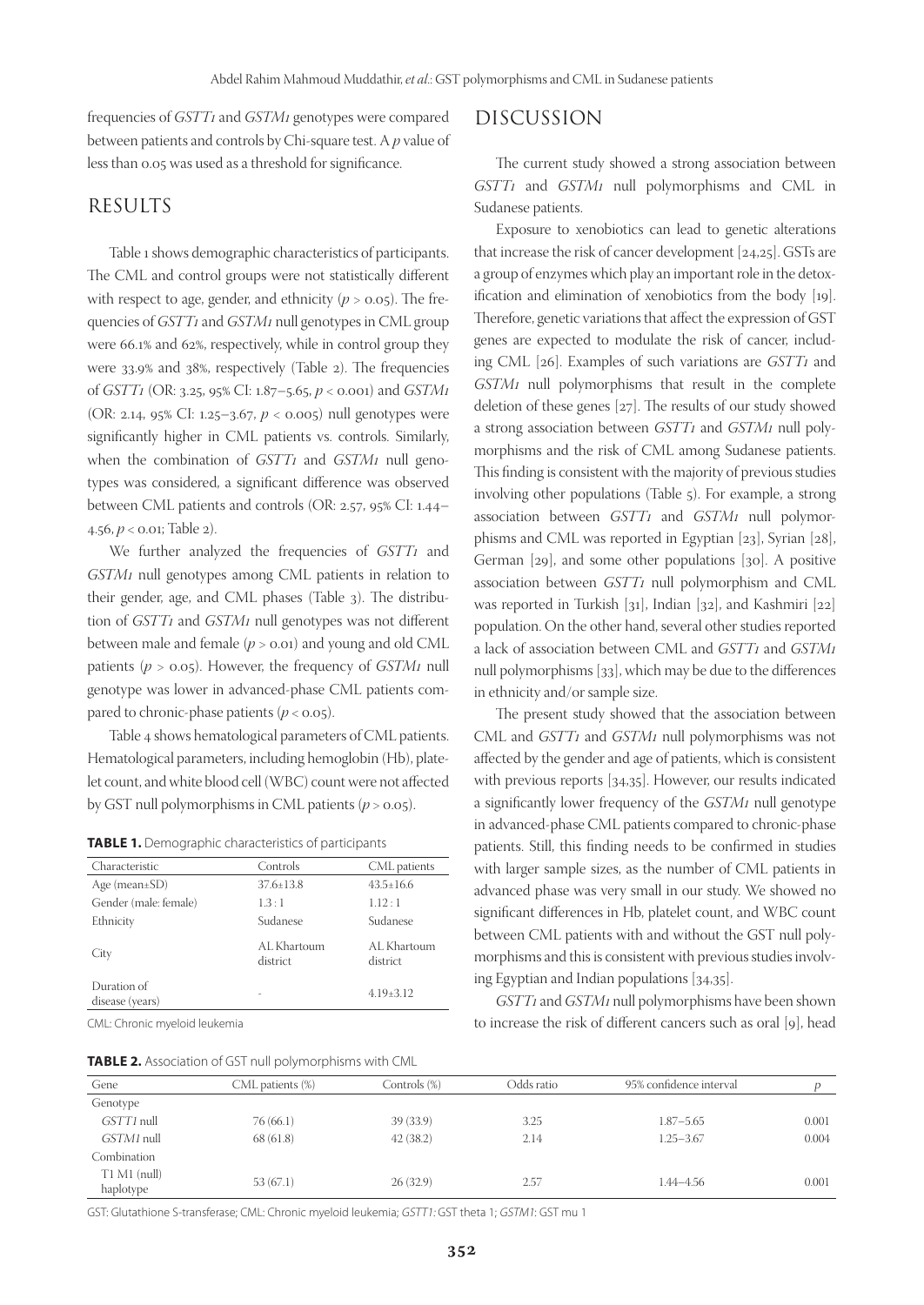**TABLE 3.** Distribution of GSTT1 and GSTM1 null polymorphisms among CML patients according to gender, mean age, and CML phase

| Males $n$ $%$                     | Females n (%)         | p                          |  |
|-----------------------------------|-----------------------|----------------------------|--|
| 20(30.8)                          | 19 (38)               | 0.41                       |  |
| 45(69.2)                          | 31(62)                |                            |  |
| 27(41.5)                          | 20(40)                |                            |  |
| 38 (58.5)                         | 30(60)                | 0.890                      |  |
| Below mean<br>age $n$ $(\%)$      | Above mean age n (%)  | p                          |  |
| 21(32.3)                          | 18 (36)               |                            |  |
| 39(67.8)                          | 37(64)                | 0.79                       |  |
| $GSTM1+$<br>26(40)<br>21(42)      |                       |                            |  |
| 38 (60)                           | 29 (58)               | 0.95                       |  |
| Chronic phase                     | Accelerated and blast | p                          |  |
| $GSTTI+$                          |                       |                            |  |
| 62(66.7)                          | 14 (64)               | 0.78                       |  |
| $GSTM1+$<br>13(59.1)<br>34 (36.6) |                       |                            |  |
| 59 (63.4)                         | 9(40.9)               | 0.05                       |  |
|                                   | $n(\%)$<br>31 (33.3)  | crisis $n$ $(\%)$<br>8(36) |  |

GST: Glutathione S-transferase; CML: Chronic myeloid leukemia; GSTT1: GST theta 1; GSTM1: GST mu 1

**TABLE 4.** Effect of GSTM1 and GSTM1 null polymorphisms on hematological parameters of CML patients

| Parameter                        | GSTT1 null   | $GSTTI+$       |       |
|----------------------------------|--------------|----------------|-------|
| Hemoglobin (%)                   | $77.6 + 1.5$ | $77.9 + 2.1$   | 0.891 |
| Platelet count $(\times 10^9/L)$ | 334.6+49.2   | $360.7 + 63.5$ | 0.754 |
| WBC count $(x10^9/L)$            | 16780±3752   | $25500\pm8115$ | 0.254 |
| Parameter                        | GSTM1 null   | $GSTM1+$       | р     |
| Hemoglobin (%)                   | 78.44+1.7    | $76.74 + 1.5$  | 0.485 |
| Platelet count $(\times 10^9/L)$ | 347.6+42.8   | 327.6+93.5     | 0.835 |
| WBC count $(\times 10^9/L)$      | 18670±5143   | 20650±5313     | 0.797 |

GST: Glutathione S-transferase; CML: Chronic myeloid leukemia; GSTT1: GST theta 1; GSTM1: GST mu 1; WBC: White blood cell

**TABLE 5.** Frequency of GSTM1 and GSTT1 null polymorphisms in other populations

| Population    | GSTT1<br>null % | GSTM1<br>null % | Association with<br>CML | Study             |
|---------------|-----------------|-----------------|-------------------------|-------------------|
| Sudan         | 34              | 38              | $T1: +ve, M1: +ve$      | Current<br>study  |
| Germany       | 16              | 51              | $T1: +ve$               | [29]              |
| India         | 9               | 25              | $T1: +ve$ . $M1: -ve$   | [32]              |
| Turkey        | 18              | 43              | $T1: +ve$ . $M1: -ve$   | [31]              |
| Syria         | 17              | 23              | $T1: +ve$ . M $1: +ve$  | [28]              |
| <b>Brazil</b> | 23.8            | 64.5            | $T1: -ve$ . $M1: +ve$   | [37]              |
| Kashmiri      | 35              | 21              | $T1: +ve, M1: -ve$      | [22]              |
| Egypt         | 8               | 14              | $T1: +ve$ . M $1: +ve$  | $\left[23\right]$ |
| Romania       | 24              | 68              | $T1: -ve, M1: -ve$      | [33]              |

GST: Glutathione S-transferase; CML: Chronic myeloid leukemia; GSTT1: GST theta 1; GSTM1: GST mu 1; +ve: Positive association; -ve: Negative association

and neck [8], prostate [7], and cervical cancer [36]. Moreover, these polymorphisms were associated with treatment outcomes in breast [10], non-small cell lung [6], and bladder cancer [11]. One of the possible mechanisms explaining the effect of GST null polymorphisms on treatment outcomes in cancer is the involvement of GST enzymes in the detoxification

of environmental and food xenobiotics and the subsequent elimination of their mutagenic potential in cells [10].

Overall, our study suggests that *GSTT1* and *GSTM1* null polymorphisms are associated with CML among Sudanese patients independently of their age and gender.

## ACKNOWLEDGMENTS

The authors would like to thank the Faculty of Applied Medical Sciences at Taibah University for its support. Authors also would like to thank all staff of National Centre for Research, Khartoum, Sudan for their help in recruitment of patients.

# DECLARATION OF INTERESTS

The authors declare no conflict of interests.

# REFERENCES

- [1] Board PG, Menon D. Structure, function and disease relevance of Omega-class glutathione transferases. Arch Toxicol 2016;90(5):1049-67.
- https://doi.org/10.1007/s00204-016-1691-1.
- [2] Listowsky I, Abramovitz M, Homma H, Niitsu Y. Intracellular binding and transport of hormones and xenobiotics by glutathione-S-transferases. Drug Metab Rev 1988;19(3-4):305-18. https://doi.org/10.3109/03602538808994138.
- [3] Hollman AL, Tchounwou PB, Huang HC. The association between gene-environment interactions and diseases involving the human GST superfamily with SNP variants. Int J Environ Res Public Health 2016;13(4):379.

https://doi.org/10.3390/ijerph13040379.

- [4] Lo HW, Ali-Osman F. Genetic polymorphism and function of glutathione S-transferases in tumor drug resistance. Curr Opin Pharmacol 2007;7(4):367-74. https://doi.org/10.1016/j.coph.2007.06.009.
- [5] Arakawa S. Utilization of glutathione S-transferase Mu 1- and Theta 1-null mice as animal models for absorption, distribution, metabolism, excretion and toxicity studies. Expert Opin Drug Metab Toxicol 2013;9(6):725-36.

https://doi.org/10.1517/17425255.2013.780027.

[6] Chen JB, Wang F, Wu JJ, Cai M. Glutathione S-transferase pi polymorphism contributes to the treatment outcomes of advanced non-small cell lung cancer patients in a Chinese population. Genet Mol Res 2016;15(3). https://doi.org/10.4238/gmr.15037498.

[7] Liu D, Liu Y, Ran L, Shang H, Li D. GSTT1 and GSTM1 polymor-

- phisms and prostate cancer risk in Asians: a systematic review and meta-analysis. Tumour Biol 2013;34(5):2539-44. https://doi.org/10.1007/s13277-013-0778-z.
- [8] Masood N, Yasmin A, Kayani MA. Genetic variations and head and neck cancer risks. Mol Biol Rep 2014;41(4):2667-70. https://doi.org/10.1007/s11033-014-3125-6.
- [9] Shridhar K, Aggarwal A, Walia GK, Gulati S, Geetha AV, Prabhakaran D, et al. Single nucleotide polymorphisms as markers of genetic susceptibility for oral potentially malignant disorders risk: Review of evidence to date. Oral Oncol 2016;61:146-51. https://doi.org/10.1016/j.oraloncology.2016.08.005.
- [10] Hu XY, Huang XY, Ma J, Zuo Y, Luo NB, Lai SL, et al. GSTT1 and GSTM1 polymorphisms predict treatment outcome for breast cancer: a systematic review and meta-analysis. Tumour Biol 2016;37(1):151-62.